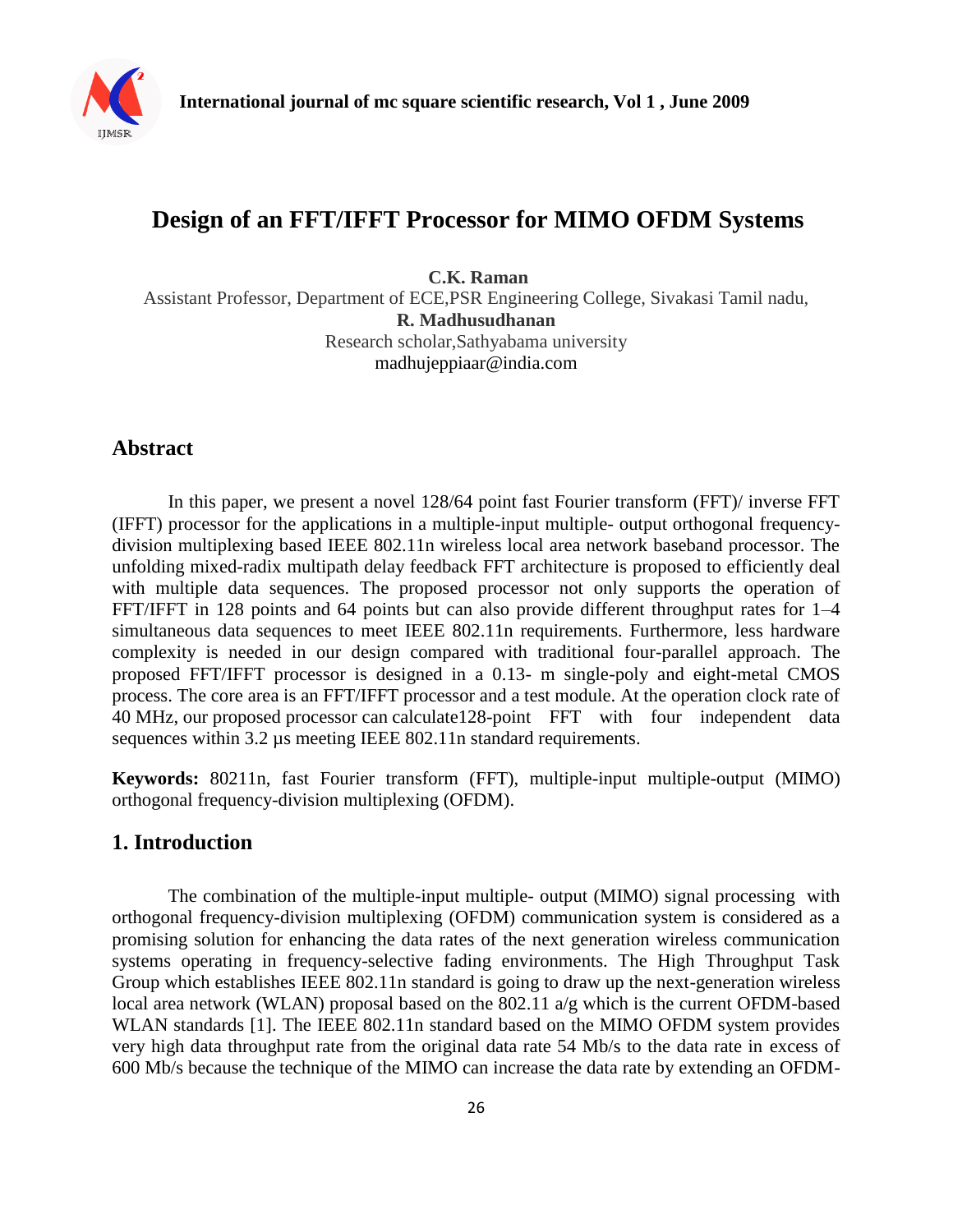

based system. However, the IEEE 802.11n standard also increases the computational and the hardware complexities greatly, compared with the current WLAN standards. It is a challenge to realize the physical layer of the MIMO OFDM system with minimal hardware complexity and power consumption—especially the computational complexity—in VLSI implementation. The FFT/IFFT processor is one of the highest computational complexity modules in the physical layer of the IEEE 802.11n standard. According to IEEE 802.11n standard, the execution time of 128-point and 64-point with 1–4 simultaneous data sequences must be calculated within 3.6 or 4.0 s. Therefore, if employing the traditional approach to solve the simultaneous multiple data sequences, several FFT/IFFT processors are needed in the physical layer of a MIMO OFDM system. Thus, the hardware complexity of the physical layer in a MIMO OFDM system will be very high. This paper proposes an FFT/IFFT processor with a novel multipath pipelined architecture to deal with the issue of the multiple data sequences for MIMO OFDM applications. The 128/64-point FFT/IFFT with 1–4 simultaneous data sequences can be supported in our proposed processor with minimal hardware complexity. Furthermore, the power consumption can also be saved by using higher radix FFT algorithm. The paper is organized as follows. Section II describes the problems of the implementation of the FFT/IFFT processor in a MIMO OFDM system. The 128-point mixed-radix FFT algorithm including radix-2 FFT algorithm and three-step radix-8 FFT algorithm, the 64-point three-step radix-8 FFT algorithm and the IFFT algorithm is described in Section III. Section IV focuses on describing the proposed FFT/IFFT architecture for IEEE 802.11n applications. In Section V, the layout view of the proposed FFT/IFFT processor and the simulation results are presented. Then, conclusions are drawn in Section VI.

### **2. Design issue of FFT processor for MIMO OFDM system**

Jing A block diagram of the receiver of IEEE 802.11n standard is shown in Fig. 1. It contains four RFs, four analog-to-digital converters (ADCs), four FFTs, a MIMO equalizer, four de-qam and de-interleaver, a de-spatial parser, a de-puncturer, a channel decoder, a synchronization block, and a channel estimation block. Depending on the desired data rate, the modulation scheme can be binary phase shift keying (BPSK), quaternary phase shift keying (QPSK), or quadrature amplitude modulation (QAM) with 1–6 bits. The encoding rates in this specification are 1/2, 2/3, 3/4, or 7/8. The number of spatial sequence is supported by 1, 2, 3, or 4. The guard interval period is 400 ns or 800 ns. The bandwidth of the transmitted signal is 20 or 40 MHz The FFT size is 64 points or 128 points. Thus, the FFT/IFFT processor has to calculate 128 points or 64 points with simultaneous 1–4 data sequences within 3.6 or 4 s depending on the number of spatial sequence, the guard interval and the FFT size. In the last three decades, various FFT architectures, such as single-memory architecture, dual-memory architecture [2], pipelined architecture [3], array architecture [4], and cached-memory architecture [5], have been proposed. However, to our knowledge, few papers have reported how to deal with multiple data sequences based on these FFT architectures. In general, multiple FFT processors are added to deal with multiple data sequences in a MIMO OFDM system, as shown in Fig. 1, and therefore cause a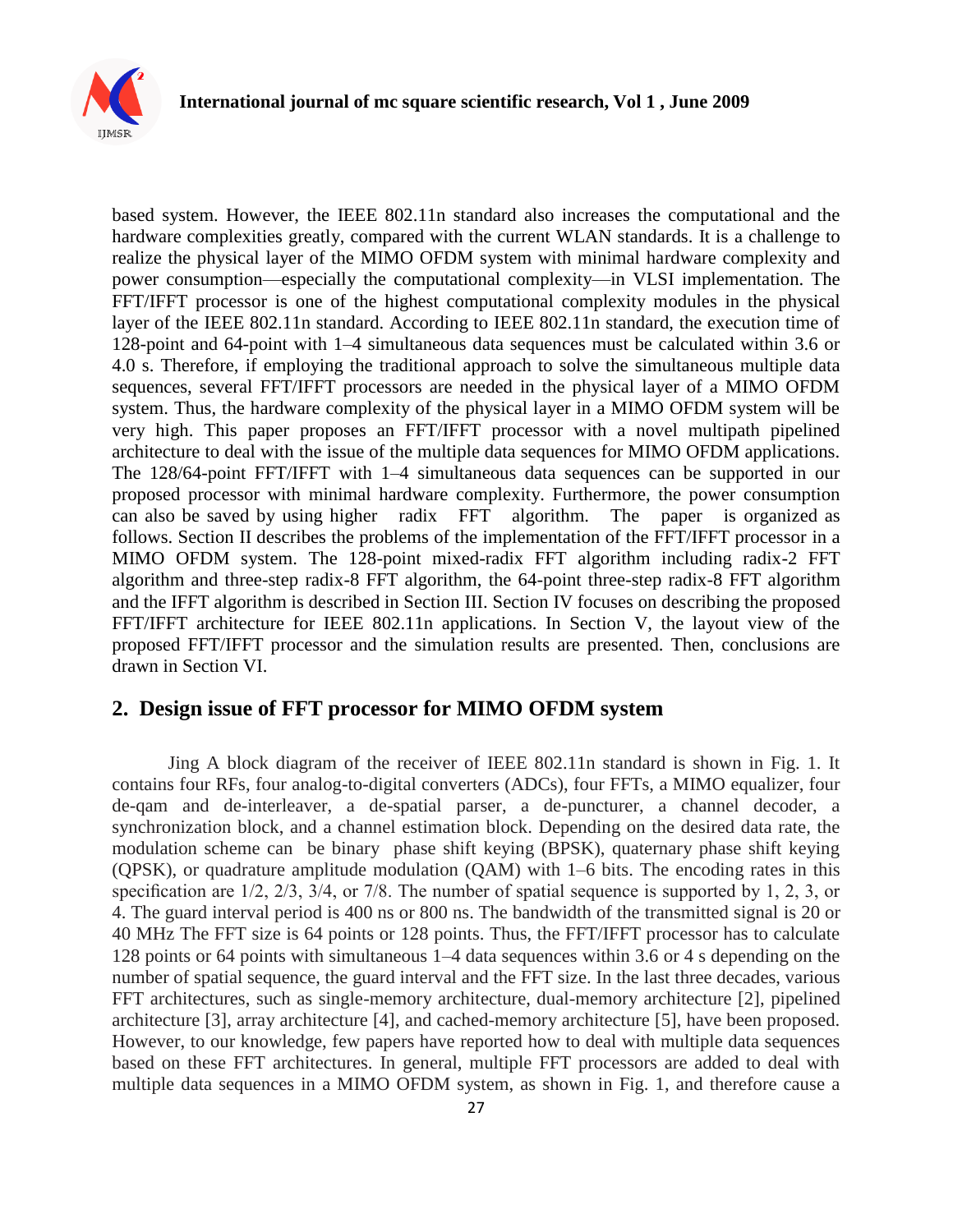

large increase in the hardware complexity and power consumption, compared with that of the single FFT processor. In addition, the throughput rate of the FFT processor for the high-speed WLAN applications is very high. A good FFT processor should not only provide a high throughput rate, but also deal with multiple data sequences effectively for MIMO OFDM applications. In our view, the pipelined architecture should be the best choice for the high throughput rate applications since it can provide high throughput rate with acceptable hardware cost. The pipelined FFT architecture typically falls into one of the two following categories. One is multipath delay commutator (MDC) and the other is single-path delay feedback (SDF) [3]. In general, the MDC scheme can achieve higher throughput rate by using multiple data paths, while the SDF scheme needs less memory and hardware complexity with the delay feedback scheme. Besides, the operation of the complex multiplication consumes lots of power in the FFT processor. In order to save power dissipation, higher radix FFT algorithm can be used to reduce the number of complex multiplications [6]. Three-step radix-8 FFT algorithm is chosen in our design to save complex multiplications. Because 128-point FFT is not a power of 8, the mixedradix FFT algorithm combining two different FFT algorithms is needed. The mixed-radix multipath delay feedback (MRMDF) FFT architecture can provide higher throughput rate with minimal hardware cost by combining the features of MDC and SDF [7]. However, this scheme cannot deal with multiple input data sequences. The main motivation of this paper is to design a novel unfolding MRMDF structure based FFT processor for MIMO OFDM applications. In our proposed processor, the FFT architecture can not only deal with 1–4 simultaneous data sequences for MIMO OFDM applications but also save lots of hardware complexity, compared with the traditional approach as shown in Fig. 1. Proposed FFT Architecture for a MIMO OFDM System.



**Figure. 1 Proposed FFT Architecture for a MIMO OFDM System**

According to (4), (6), and SFG (Fig. 2), we propose a novel 128/64-point FFT/IFFT processor to support 1–4 simultaneous data sequences for a MIMO OFDM system, as shown in Fig. 2. The proposed FFT architecture combining the features of the SDF and MDC architectures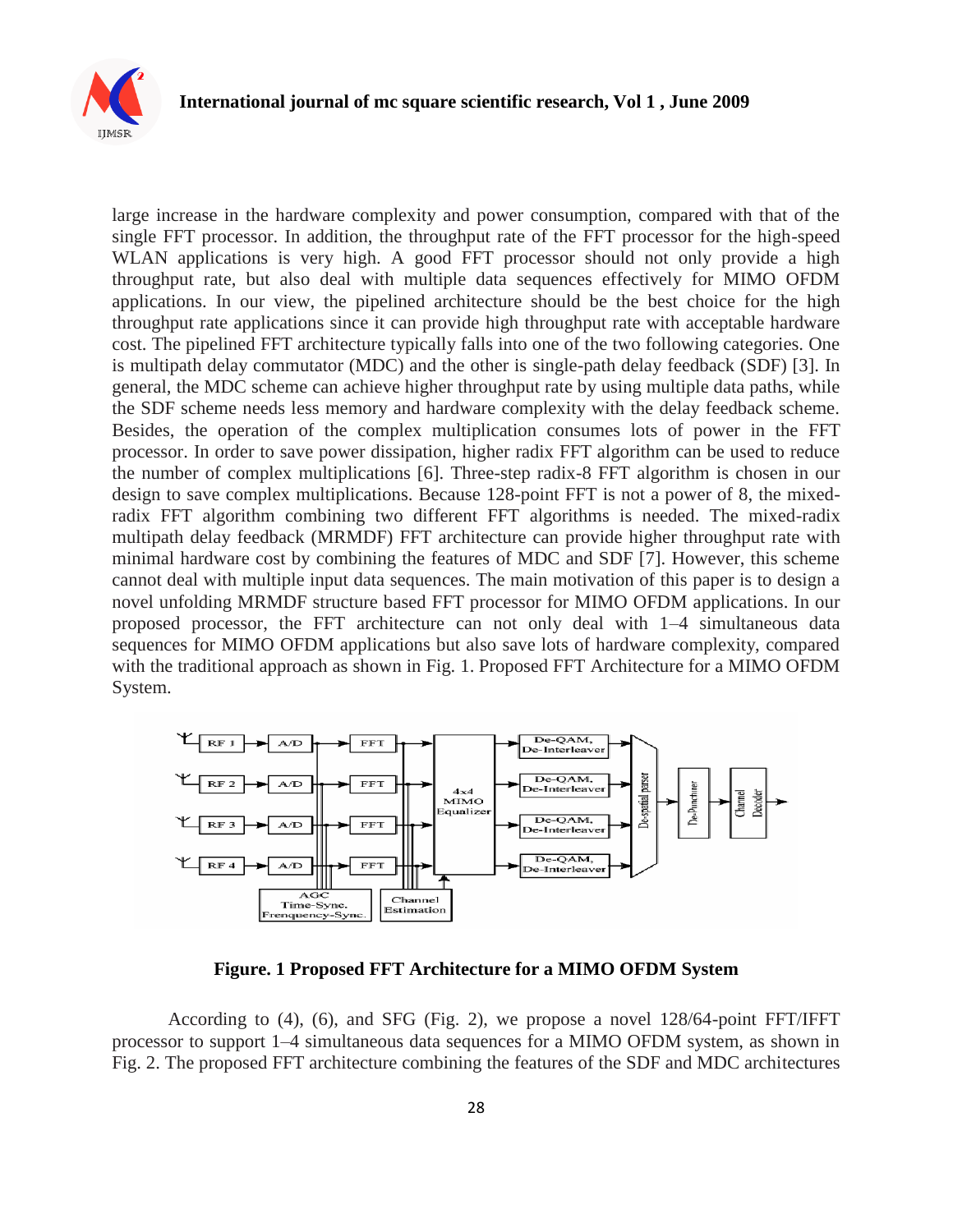

consists of Module 1, Module 2, Module 3, Module 4, conjugate blocks, a division block, and multiplexers. The features of the proposed FFT architecture are as follows.

First, 128-and 64-point FFT with 1–4 simultaneous data sequences can be operated in our design. Second, the proposed FFT architecture can provide several throughput rates to achieve the requirements of IEEE 802.11n standard. Third, the minimal memory is needed by using the delay feedback scheme to reorder the input data and the intermediate results of each module; the hardware complexity of the complex multipliers can be reduced by using the scheduling approach and the specified constant multipliers; so the proposed FFT processor has less hardware complexity, compared with the approach using multi FFT processors. And last, higher radix FFT algorithm can be implemented to save power dissipation regardless of the operation of 64-point or 128-point FFT.

The order of the input sequences and output sequences has the specified order in the proposed FFT architecture. In Fig. 2, the letters, A, B, C, D, mean the different input sequences. The index means the number of FFT points. The index is from 0 to 127 and 0 to 63 for 128-and 64-point FFT, respectively.

Because the order of input sequences, shown in Fig. 2 is the same as that of the data sequences from the ADC, shown in Fig. 1, no extra memory is required to reorder these input sequences before they are loaded into the FFT processor. In general, the order of the output sequences is different from that of the input sequences in the pipelined FFT architecture.



**Figure. 2 Block diagram of the proposed 128/64-pointFFT/IFFT processor.**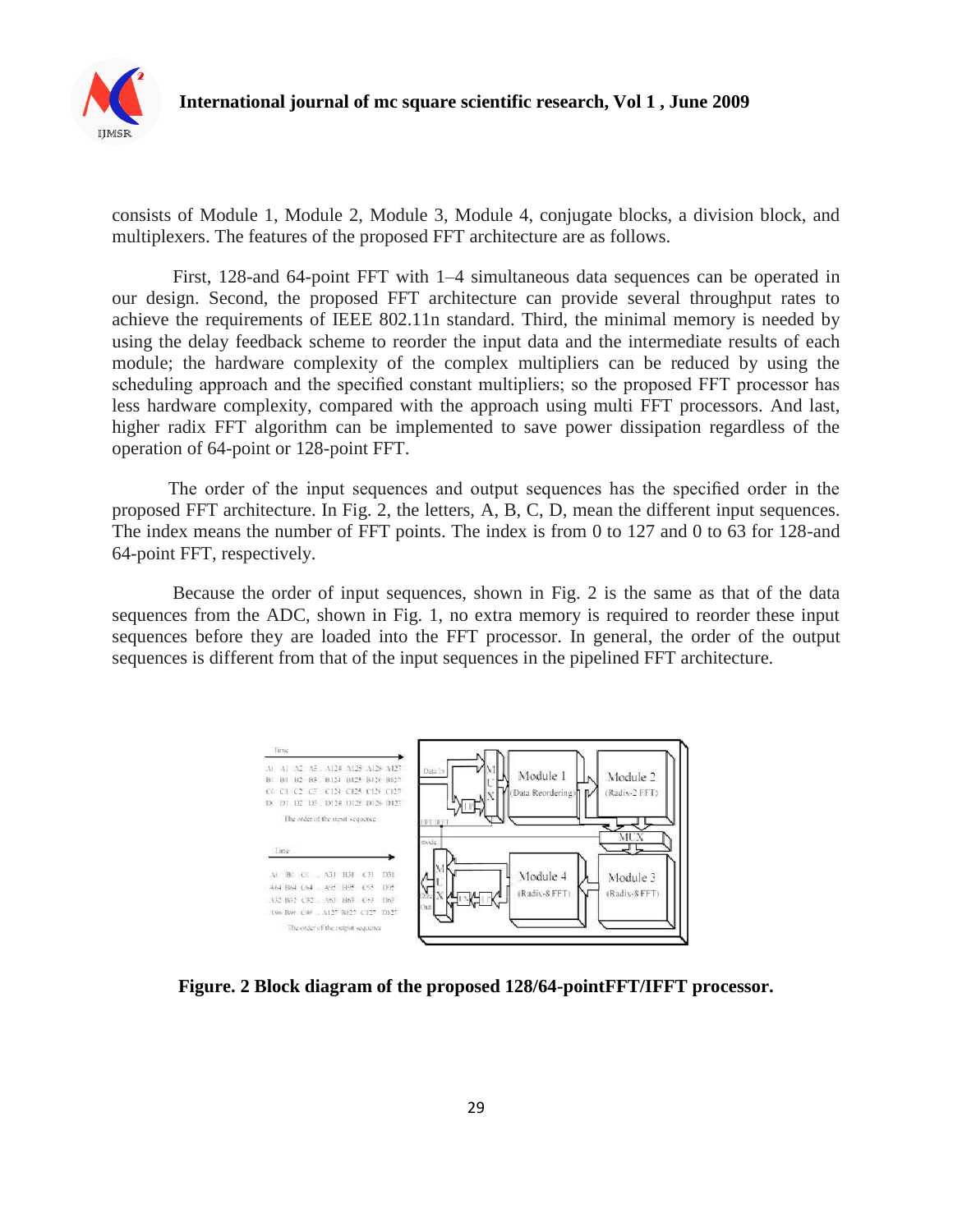

| The input order of data in a sequence |      |             |      |             |      |      |             |
|---------------------------------------|------|-------------|------|-------------|------|------|-------------|
|                                       | a[6] | a[5]        |      | a[4]   a[3] | a[2] |      | a[1]   a[0] |
| Data path                             | a[O] | a[1]        |      |             |      |      |             |
| 1 <sub>st</sub>                       | 0    | $\mathbf o$ | a[2] | a[3]        | a[4] | a[5] | a[6]        |
| 2nd                                   | 0    | 1           | a[2] | a[3]        | a[4] | a[5] | a[6]        |
| 3rd                                   |      | $\mathbf o$ | a[2] | a[3]        | a[4] | a[5] | a[6]        |
| 4th                                   |      |             | a[2] | a[3]        | a[4] | a[5] | a[6]        |
|                                       |      |             |      | .           |      |      |             |

The output order of data in a sequence

#### **Figure. 3 Relation between the input order and the output order of data in a sequence.**

And the order of the output sequences is usually dependent on the FFT algorithm, the number of data path, and the FFT architecture. In our design, the order among these four output sequences is the repetition of the order A, B, C, and D, as shown in Fig. 2. And the relationship of the input and output order of data in each data sequence is shown in Fig. 3. The bit-reversal addressing concept is described in detail in [9]. The operation of FFT or IFFT is controlled by the control signal, FFT/IFFT, as shown in Fig. 2. When an IFFT is performed in our processor, the complex conjugate of the input data is taken and they will be performed by the process in treating FFT. Then, the complex conjugate of the output data from FFT will be taken again, and will be divided by 128 or 64 depending on the operation of 128-or 64-point FFT. Because both 128 and 64 are power of 2, the operation of the division is implemented by shifting the decimal point location. The operation of 128-or 64-point FFT/IFFT is controlled by the control signal, mode. If the operation of 64-point FFT/IFFT is performed, the calculated data from Module 1 will skip Module 2 and go into Module 3 directly. The function of Module 1 is to reorder the data among these four data paths into a specific order to implement the operation of FFT/IFFT with multiple data sequences more efficiently. Module 2 is to implement a radix-2 FFT algorithm, corresponding to the first stage of SFG, as shown in Fig. 2. Module 3 and Module 4 are to realize three-step radix-8 FFT algorithm, corresponding to the second and third stages of the SFG, as displayed in Fig. 2. Two different schemes are adopted in Module 3 and Module 4 to implement three-step radix-8 FFT algorithm to minimize the memory requirement and to ensure the correction of the FFT output data.

#### **3. Performance Analysis**

In IEEE 802.11n standard, the 128-point and 64-point FFT/IFFT are used for the bandwidth of 40 and 20 MHz, respectively. And 1–4 simultaneous data sequences must be supported in this specification according to the number of antennas used. Eight operation modes of the FFT/ IFFT processor are needed in IEEE 802.11n standard, as listed in Table I. Two operation clock rates of our scheme, 40 and 20 MHz, are needed for the operation of 128-point and 64-point FFT/IFFT. The effective throughput rates of our design are de pendent on the number of data sequences and can be calculated as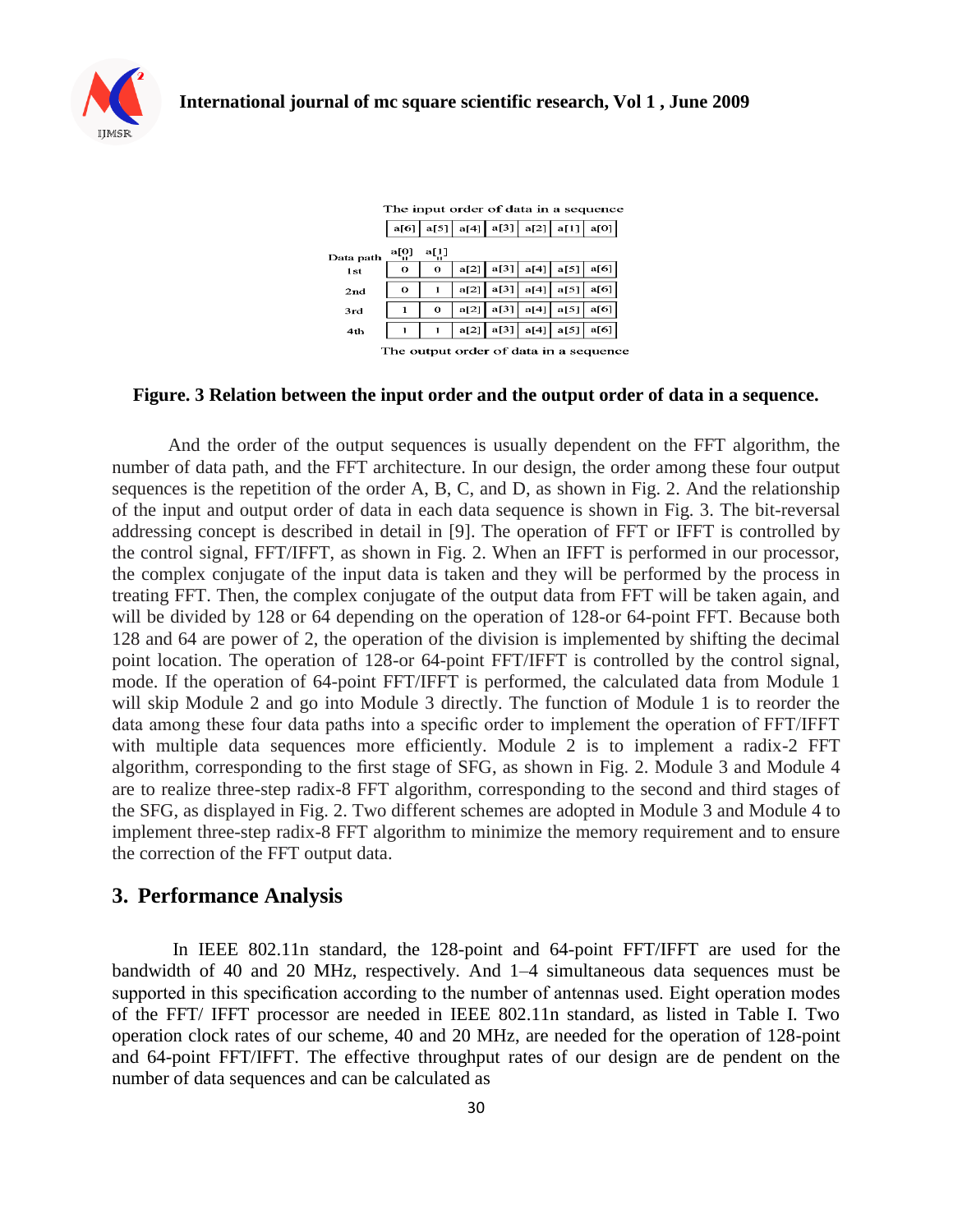

Effective throughput rate  $= 4R \times$  operation ratio (7)

where the operation ratio is defined as the number of data sequences divided by 4. In general, while the number of data sequences is less than four, the number of operations is less than four in each group. So the effective throughput rate will be less than number of data sequences is three, only three operations are needed in each group. So the operation ratio is 3/4 and the effective throughput rate is equivalent.

|                     | Operation mode           | Operation<br>$clock$ rate $(R)$ | Effective<br>throughput |  |
|---------------------|--------------------------|---------------------------------|-------------------------|--|
| No. of FFT<br>point | No. of input<br>sequence |                                 |                         |  |
| 128                 | ◢                        | $40$ MHz                        | 4R                      |  |
| 128                 | з                        | 40 MHz                          | 3 R                     |  |
| 128                 | $\mathcal{P}$            | $40$ MHz                        | 2R                      |  |
| 128                 |                          | 40 MHz                          | 1 <sub>R</sub>          |  |
| 64                  | ◢                        | 20 MHz                          | 4R                      |  |
| 64                  | з                        | 20 MHz                          | 3R                      |  |
| 64                  | $\mathbf{z}$             | 20 MHz                          | 2R                      |  |
| 64                  |                          | 20 MHz                          | 1R.                     |  |

#### **Figure. 4 Performance of operation modes in our proposed FFT architecture**

## **4. Simulation and implementation**

At first, the 128/64-point chosen FFT/IFFT algorithm is coded by MATLAB language. After the chosen FFT/IFFT algorithm is valid, the architecture of the processor was modeled in Verilog and functionally verified using Verilog- XL simulator. The word length of our proposed FFT processor is a parameter which can be decided by customers. Based on the simulation results, we determined the word length of the proposed FFT/IFFT to be 12 bits in both real and imaginary parts to meet IEEE 802.11n system requirements. According to the operation clock rate lists in Table I, two clock rates, 40 and 20 MHz, are used for the operation of 128- point and 64-point FFT. And the input sequences are in the specified order when they are loaded into the proposed FFT processor, as shown in Fig. 3. At the operation clock rate of 40 MHz, the computation of 128-point FFT/IFFT with four data sequences requires 3.2 s, i.e., 128 cycles. Furthermore, the computation of 64-point FFT/IFFT with four simultaneously data sequences needs 3.2 s at the operation clock rate of 20 MHz Due to the execution.

#### **5. Conclusion**

A novel 64/128-point FFT/IFFT processor for a MIMO OFDM system has been proposed. In our design, 64-point and 128-point FFT/IFFT can be supported. Based on the concept of data reordering and grouping, the processor can provide different throughput rates to deal with 1–4 simultaneous data sequences more efficiently. Furthermore, the hardware costs of memory and complex multiplier can be saved by adopting delay feedback and data scheduling approaches. And the number of complex multiplications can be reduced effectively by using